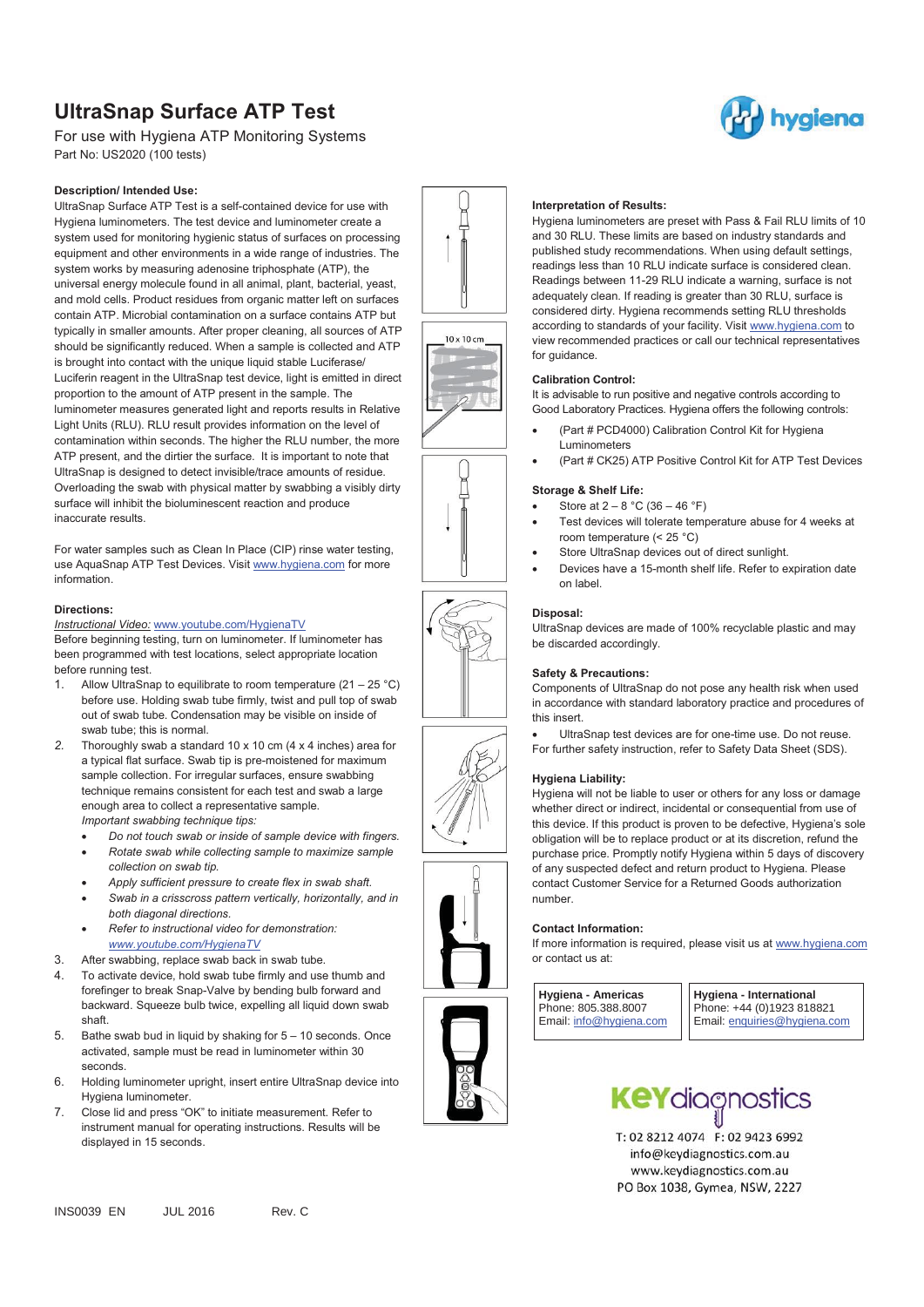## **Prueba de ATP para superficies UltraSnap**

Para usar con los sistemas de monitoreo de ATP de Hygiena Número de pieza: US2020 (100 pruebas)

#### **Descripción / Aplicaciones:**

La prueba de ATP para superficies UltraSnap es un dispositivo independiente para usar con los luminómetros de Hygiena. El dispositivo de pruebas y el luminómetro forman un sistema que se utiliza para controlar la higiene de las superficies de los equipos de procesamiento y otros entornos en una amplia variedad de industrias. El sistema mide el trifosfato de adenosina (ATP), la molécula universal de energía que se encuentra en toda célula animal, vegetal, bacteriana, de las levaduras y los mohos. Los residuos de productos de materia orgánica presentes en las superficies contienen ATP. La contaminación microbiana de una superficie contiene ATP pero, por lo general, en cantidades menores. Después de una limpieza adecuada, todas las fuentes de ATP deberían reducirse significativamente. Cuando se toma una muestra y el ATP entra en contacto con el único reactivo de líquido estable de luciferasa / luciferina del dispositivo de pruebas UltraSnap, se emite luz en proporción directa a la cantidad de ATP presente en la muestra. El luminómetro mide la luz generada y registra los resultados en unidades relativas de luz (URL). Las URL resultantes brindan información sobre el nivel de contaminación en segundos. Cuanto más alto es el valor de estas URL, la presencia de ATP es mayor y la superficie está más sucia. Es importante destacar que el dispositivo UltraSnap ha sido diseñado para detectar cantidades invisibles/trazas de residuos. Si se sobrecarga el hisopo con materia física pasándolo sobre una superficie visiblemente sucia, se inhibirá la reacción bioluminescente y se obtendrán resultados imprecisos.

Utilice los dispositivos de pruebas de ATP AquaSnap para las muestras de agua, por ejemplo, para la realización de pruebas en aguas de enjuague mediante el proceso de limpieza en el lugar (proceso CIP). Visite www.hygiena.com para obtener más información.

#### **Instrucciones:**

*Vídeo con las instrucciones:* www.youtube.com/HygienaTV

Encienda el luminómetro antes de iniciar la prueba. Si los sitios de realización de las pruebas están programados en el luminómetro, seleccione el sitio correcto antes de realizar la prueba.

- 1. Deie equilibrar el dispositivo UltraSnap a temperatura ambiente (21 25 °C) antes de usarlo. Sostenga firmemente el tubo con el hisopo, gire y retire el hisopo del tubo hacia arriba. Es posible que observe que el interior del tubo con el hisopo está condensado; esto es normal.
- 2. En superficies planas típicas, pase minuciosamente el hisopo por un área estándar de 10 x 10 cm (4 x 4 pulgadas). La punta del hisopo está prehumedecida para recolectar la mayor cantidad posible de muestra. En superficies irregulares, asegúrese de pasar el hisopo de igual modo en cada una de las pruebas y sobre un área lo suficientemente grande como para tomar una muestra representativa.

*Consejos importantes para la técnica de hisopado:* 

- - *No toque el hisopo o el interior del dispositivo para muestras con los dedos.*
- - *Gire el hisopo mientras toma la muestra a fin de recolectar la mayor cantidad posible de muestra con la punta del hisopo.*
- -*Ejerza suficiente presión para doblar el mango del hisopo.*
- - *Pase el hisopo en forma entrecruzada, es decir, de manera vertical, horizontal y diagonal en ambas direcciones.*
- - *Consulte el vídeo con las instrucciones para ver una demostración: www.youtube.com/HygienaTV*
- 3. Después de pasar el hisopo sobre la superficie, vuelva a colocarlo en el tubo.
- 4. Para activar el dispositivo, sostenga firmemente el tubo con el hisopo y rompa el dispositivo Snap-Valve con el dedo pulgar e índice inclinando el bulbo hacia adelante y atrás. Apriete la punta del hisopo dos veces, eliminando todo el líquido por el mango del hisopo.
- 5. Sumerja la punta redondeada del hisopo en líquido al agite entre 5 y 10 segundos. Una vez activada, la muestra se debe leer en el luminómetro en un lapso de 30 segundos.
- 6. Sostenga el luminómetro en forma vertical e inserte todo el dispositivo UltraSnap en el luminómetro de Hygiena.
- 7. Cierre la tapa y presione "OK" para iniciar la medición. Consulte el manual del instrumento para saber cómo funciona. Los resultados se mostrarán en 15 segundos.

#### **Interpretación de resultados:**

Los luminómetros de Hygiena están preconfigurados con límites de URL de Pasa y Falla de 10 y 30 URL. Estos límites se basan en las normas de la industria y en las recomendaciones de estudios publicados. Al utilizar las configuraciones predeterminadas, las lecturas menores a 10 URL indican que la superficie se considera limpia. Las lecturas de valores entre 11 y 29 URL indican una advertencia, la superficie no está suficientemente limpia. Si la lectura es superior a 30 URL, la superficie se considera sucia. Hygiena recomienda configurar los límites de las URL según las normas de su establecimiento. Visite www.hygiena.com para ver las prácticas recomendadas o comuníquese con nuestros representantes técnicos para obtener asistencia.

#### **Control de la calibración:**

Se recomienda realizar controles positivos y negativos de acuerdo con las buenas prácticas de laboratorio. Hygiena ofrece los siguientes controles:

- - (Número de pieza: PCD4000) Kit de control de calibración para luminómetros de Hygiena
- - (Número de pieza: CK25) Kit de control positivo de ATP para dispositivos de pruebas de ATP

## **Almacenamiento y vida útil:**

- -Almacenar a  $2 - 8$  °C (36 – 46 °F)
- - Los dispositivos de prueba toleran excesos de temperatura por 4 semanas a temperatura ambiente (< 25 °C).
- - Almacenar los dispositivos UltraSnap lejos de la luz solar directa. - La vida útil de los dispositivos es de 15 meses. Consulte la fecha de vencimiento en la etiqueta.

#### **Eliminación:**

Los dispositivos UltraSnap están totalmente fabricados con plástico reciclable y pueden desecharse como tal.

#### **Seguridad y precauciones:**

Los componentes del dispositivo UltraSnap no presentan ningún tipo de riesgo para la salud cuando se los utiliza de acuerdo con los procedimientos y las prácticas habituales de laboratorio que se indican en este folleto.

- Los dispositivos de pruebas UltraSnap han sido diseñados para un único uso. No los vuelva a utilizar.

Consulte la hoja de datos de seguridad para obtener más información sobre seguridad.

## **Responsabilidad de Hygiena:**

Hygiena no se responsabilizará ante el usuario o terceros por cualquier tipo de pérdida o daño, ya sea directo o indirecto, inherente o derivado del uso de este dispositivo. Si se demostrara que este dispositivo presenta algún tipo de defecto, la única obligación de Hygiena será el reemplazo del producto o, a su propio criterio, el reintegro del precio de compra. Informe a Hygiena de inmediato dentro de los 5 días de haber detectado cualquier supuesto defecto y devuelva el producto a Hygiena. Comuníquese con Atención al cliente para obtener un número de autorización para la devolución de mercaderías.

#### **Información de contacto:**

Si desea obtener más información, visítenos en www.hygiena.com o comuníquese con nosotros:

I

**Hygiena - Am rica**  el fono: 805.388.8007 Correo elec r nico: info@hygiena.com

**Hygiena - Internacional**  el fono: +44 (0)1923 818821 Correo elec r nico: enquiries@hygiena.com







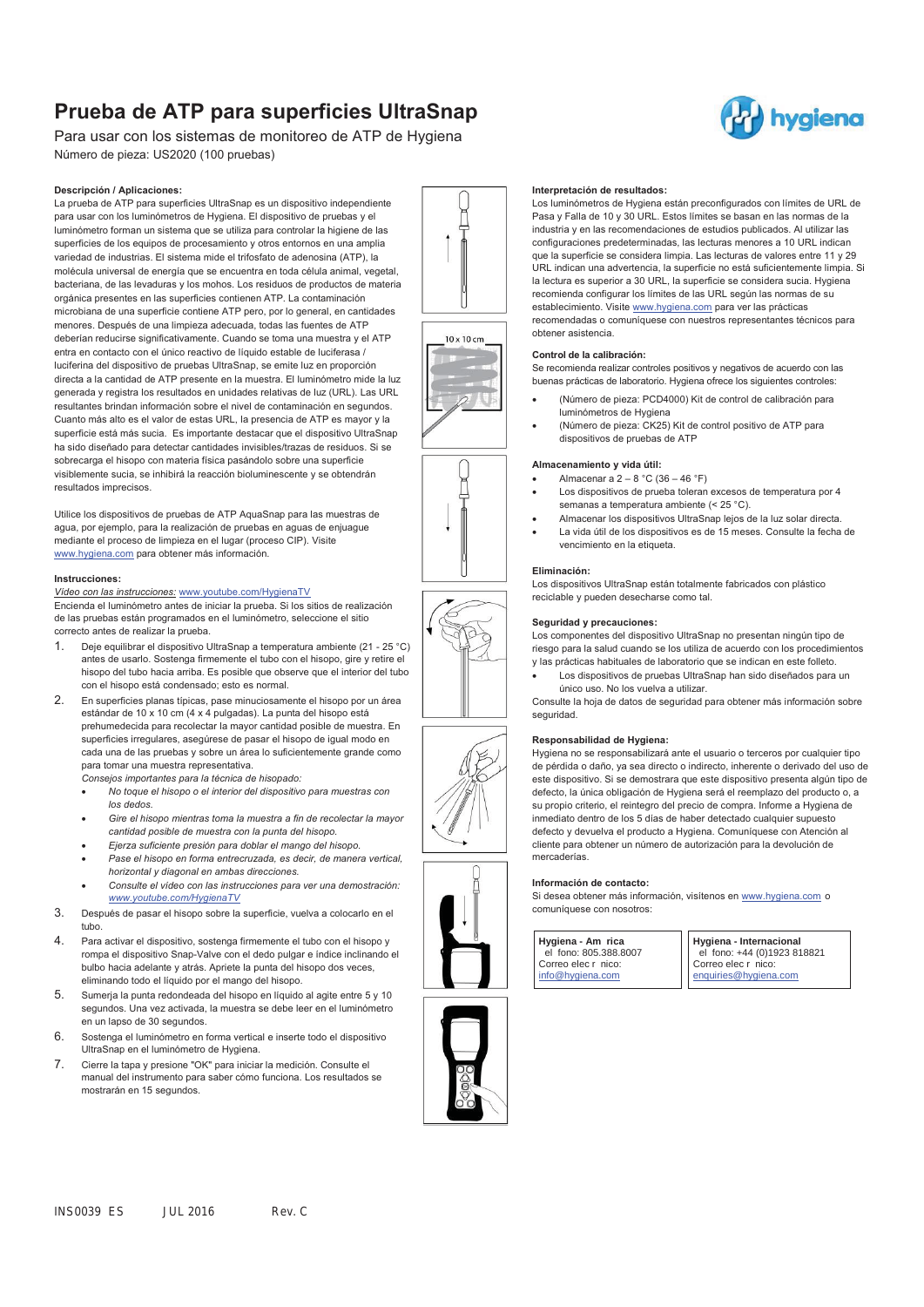## UltraSnap 表面 ATP (三磷酸腺苷)检测拭子



配合 Hygiena ATP 监控系统使用 货号: US2020 (100 次检测)

## 说明/预期用途:

UltraSnap 表面 ATP 检测拭子是一款配套 Hygiena 荧光仪使用的一体 化拭子。它与荧光仪一起构成了一套用于监控不同工业领域加工设备 和其它环境表面卫生状况的系统。该系统的工作原理是检测存在于所 有动物、植物、细菌、霉菌和酵母菌细胞内的能量分子 ATP (三磷酸 腺苷)。残留在表面的有机物和微生物污染物中都含有 ATP. 但微生 物污染物中的 ATP 通常含量较少。经过适当的清洁后所有来源的 ATP 均应显著减少。采样后, ATP 与 UI traSnap 检测拭子中独特的液态稳 定荧光素/荧光素酶试剂相接触会发出光,发光量与样品中的 ATP 含 量成正比。荧光仪可以检测出这种光并以相对光单位(RLU)报告结 果。RLU(相对光单位)结果可在数秒内显示出污染的程度。RLU 的 读数越高表示 ATP 的含量越多, 表面的污染程度就越高。非常重要的 一点是 UltraSnap 检测的是肉眼看不见的或微量的残留物。涂抹肉眼 可见的严重污染表面会抑制发光反应并导致不正确的结果。

若检测水样, 如现场清洗 (CIP) 的漂洗水检测, 请使用 AquaSnap ATP 水样检测拭子。更多信息请登录 www. hygiena. com 查看。

## 使用方法:

### 操作视频: www.youtube.com/HygienaTV

开始检测前,请先启动荧光仪。若在荧光仪上已编程好检测位,请在 检测前洗择合话的检测位。

- 1. 使用前应先将冷藏条件下的UltraSnap取出并恢复至室温 (21-25 ° C) 。然后紧握拭子管, 旋转并将拭子顶部从管中拉出。 拭子管的内部若有冷凝液属于正常现象。
- $2.$  对于特别平整的表面,应充分地涂抹10 x 10 cm  $(4 \times 4 \text{ in.})$  的标 准面积。预湿的拭子头能够最大程度的采集样品。对于不规则的表面 应保证涂抹手法的一致性,并且涂抹足够大的面积以采集到具有代表 性的样品。

涂抹的重要提示:

- -请勿用手触摸拭子或采样装置的内部。
- -采样时应旋转拭子以便拭子头能够采集到尽可能多的样品。
- -应施加足够的压力使拭子杆弯曲。
- -可垂直、水平或对角方向纵横交错地涂抹。
- -请观看操作视频: www.youtube.com/HygienaTV
- 3. 涂抹后,将拭子放回拭子管中。
- 4. 激活拭子的方法是,紧握拭子管并用拇指和食指通过前后弯曲 球阀将 Snap-Valve 阀折断。挤压球阀两次, 将球阀内的液体沿 着拭子杆向下全部排出。
- 5. 晃动 5-10 秒使液体浸湿拭子头。一旦激活, 必须在 30 秒内将 拭子放入荧光仪内进行读数。
- 6. 将荧光仪保持直立, 并将 UltraSnap 拭子整体插入 Hygiena 荧光 仪中。
- 7. 闭合盖子并按"OK"键开始测量。请参考操作手册的说明。检 测结果 15 秒可得。







 $\not\in$ 

## 结果说明:

Hygiena 荧光仪出厂时已预设合格、不合格限值, 分别为 10 和 30RLU。这些限值是基于行业标准和已发表的研究数据而设置的。当 使用默认设置时, 低于 10RLU 的读数表示表面是干净的。11-29RLU 之间的读数为警告值, 表示表面不够干净。大于 30RLU 的读数表示 表面不干净,已被污染。Hvgiena 公司建议用户也可根据自己设备的 标准来设置 RLU 限值。详情可登录 www. hygiena. com 网站查看推荐 的操作规程或致电咨询我们的技术代表。

## 校准控件:

-

-

建议根据良好实验室规范进行阴阳性控制。Hygiena 公司提供以下控 件:

- (货号: PCD4000) 用于Hygiena荧光仪的校准质控试剂盒
- (货号: CK25) 用于ATP检测拭子的阳性质控试剂盒

## 储存条件及有效期:

- -2 - 8 ° C (36 - 46 ° F)冷藏保存。
- -检测拭子可在室温条件 (< 25 ° C) 下存放4周。
- -UltraSnap拭子的存放应避免阳光直射。
- -拭子的保质期为 15 个月。请参照标签上的有效期。

### 废品处理:

UltraSnap 拭子使用 100%可回收塑料制成, 可按照此类物品处理。

## 安全与注意事项:

当按照本说明中的标准实验室规范和程序使用UltraSnap拭子时, 不 会造成任何健康风险。

-UltraSnap检测拭子为一次性产品,不可重复使用。 更多安全须知, 请参考安全资料表 (SDS)。

## Hygiena 的法律责任:

Hygiena 公司对用户或其他任何人由于使用本拭子而造成的直接或间 接的、偶然或从属发生的任何损失或损伤,均不承担责任。若证实此 产品存在缺陷, Hygiena 公司的唯一责任是更换产品或情退还货款。 若发现疑似缺陷请于 5 天内及时通知 Hygiena 公司并将产品退还 Hygiena 公司。有关退货授权号码, 请联系客户服务部。

## 联系方式:

如需更多信息, 请登录 www. hygiena. com 查询或以下列方式联系我 δ1.

#### Hygiena - 美国

电话: 805.388.8007 电子邮件: info@hygiena.com Hygiena - 国际

 电话: +44 (0)1923 818821 电子邮件: enquiries@hygiena.com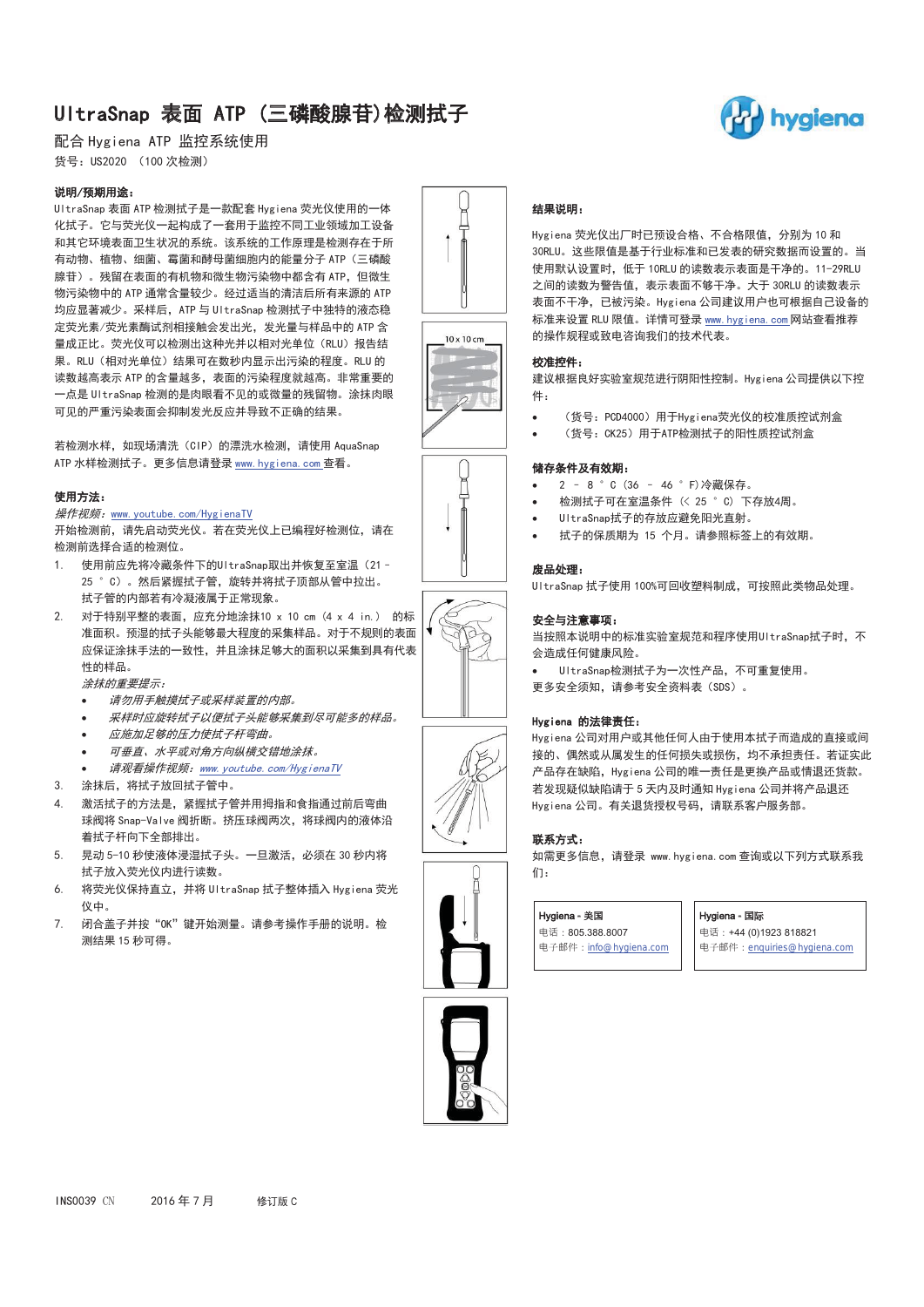## **اختبار UltraSnap للكشف عن جزيئات ATP**

على الأسطح للاستخدام مع أنظمة Hygiena لمراقبة جزيئات ATP جزء رقم: 2020US) 100 اختبار)

## **الوصف/الاستخدام المخصص:**

مثل اختبار UltraSnap للكشف عن جزيئات ATP على الأسطح جهاز أ مخصصاً للاستخدام مع مقاييس الضوء Hygiena. ويعمل جهاز الاختبار ومقياس الضوء على تكوين نظام لقياس الحالة الصحية للأسطح على المعدات المخصصة للمعالجة، وغيرها من البيئات الأخرى في مجموعة كبيرة من القطاعات. يعمل النظام بقياس ثلاثي فوسفات الأدينوسين (ATP – (وهو الجزيء العام للطاقة الموجود في جميع خلايا الحيوان والنبات والبكتريا والخمائر والعفن. وتحتوي رواسب النواتج التي تعود أصولها إلى المواد العضوية والمتروكة على الأسطح على ATP. كما ن التلوث الميكروبي الموجود على أحد الأسطح يحتوي على ATP لكنه عادةً ما يكون بكميات أقل. وبعد إجراء التنظيف بشكل سليم، ينبغي تقليل جميع مصادر ATP بدرجة كبيرة. عند أخذ عينة وتعريض جزيئات ATP إلى كاشف مستقر وفريد من مادة لوسيفراز أو لوسيفيرين في حالة سائلة داخل جهاز اختبار UltraSnap، ينبعث الضوء بشكل يتناسب بدرجة مباشرة مع كمية جزيئات ATP الموجودة في العينة. ويقوم مقياس الضوء بقياس الضوء وإصدار تقرير بالنتائج المقاسة بوحدات الضوء النسبي (RLU(. وتقدم النتائج المقاسة بوحدات RLU معلومات حول مستوى التلوث خلال ثوانٍ. كلما زاد عدد RLU، زاد وجود جزيئات ATP بما يكشف عن درجة أشد من اتساخ السطح. ومن المهم ملاحظة أنه تم تصميم جهاز UltraSnap للكشف عن الكميات غير الظاهرة والكميات الضئيلة من الرواسب. ولذلك، فإن الإفراط في تحميل الممسحة القطنية بكتلة المادة عن طريق مسح مكان بادي الاتساخ سيؤدي إلى منع تفاعل التلألؤ البيولوجي (الضيائية الحيوية)، فيحقق ذلك نتائج غير دقيقة.

للتعامل مع عينات المياه مثل اختبار مياه الشطف المستخدمة في عمليات التنظيف الموضعي في المكان (CIP(، يتم استخدام أجهزة AquaSnap لاختبار الكشف عن جزيئات ATP. يرجى زيارة موقع www.hygiena.com للتعرف على مزيد من المعلومات.

## **إرشادات الاستعمال:**

## www.youtube.com/HygienaTV :تعليمي فيديو

قبل بدء الاختبار، ابدأ تشغيل مقياس الضوء. إذا تمت برمجة مواقع الاختبار في هذا المقياس، قم باختيار الموقع قبل تشغيل الاختبار.

- .1 يتم ترك UltraSnap حتى يوازن حرارة الغرفة (21 25° مئوية) قبل الاستعمال. ثم يتم الإمساك بأنبوب الممسحة القطنية بإحكام، وليّه ثم شدّ قمة الممسحة وإخراجها من أنبوب .<br>لممسحة القطنية قد يظهر التكثف على أنبوب الممسحة القطنية، وهذا شيء عادي<sub>.</sub>
- .2 يتم إجراء مسح دقيق لمساحة قياسية تبلغ 10 × 10 سم (4 × 4 ٍ بوصات) من سطح مستو نموذجي. يكون طرف الممسحة القطنية مرطّباً بشكل مسبق لتحقيق أقصىي نسبة من جمع العينة. أما بالنسبة للأسطح غير منتظمة الشكل، فيجب الحرص على متابعة استخدام أسلوب ثابت للمسح في كل اختبار وإجراء المسح لمساحة كبيرة بدرجة كافية لجمع عينة معبّرة. نصائح سريعة ومهمة حول أسلوب إجراء المسح:
	- -يجب تجنب لمس الممسحة القطنية ولا جهاز العينات من الداخل بالأصابع.
- - ينبغي تدوير الممسحة القطنية أثناء جمع العينة لمضاعفة نسبة النجاح في جمع العينة على طرف الممسحة القطنية. -
	- يجب الضغط بدرجة كافية لخلق التواء في ساق الممسحة القطنية.
	- بتم إجراء المسح بشكل متقاطع عمودياً وأفقياً وفي الاتجاهات القطرية. -
		- -يرجى مراجعة الفيديو التعليمي للاطلاع على تنفيذ عملي:
		- www.youtube.com/HygienaTV .3 بعد إجراء المسح، يتم إرجاع الممسحة القطنية إلى الأنبوب المخصص لها.
	- .4 ّ لتنشيط الجهاز، يتم الإمساك بأنبوب الممسحة القطنية بإحكام واستخدام إصبعي الإبهام والسبابة لكسر صمام الكبس Valve-Snap عن طريق ثني الجزء بصلي الشكل للأمام
	- والخلف. يتم كبس الجزء البصلي مرتين، مع طرد كل السائل إلى ساق الممسحة القطنية. .5 ّ يجب غمر الممسحة القطنية في السائل عن طريق رجها لمدة 5 إلى 10 ٍ ثوان. وبمجرد
	- تنشيط العينة، فإنه يجب قراءتها في مقياس الضوء خلال 30 ثانية. .6 يتم الإمساك بجهاز UltraSnap بأكمله في مقياس الضوء Hygiena مع حمل مقياس
	- الضوء في وضع عمودي .7 يتم إغلاق الغطاء والضغط على OK) موافق) لبدء القياس. راجع دليل استخدام الأجهزة
	- للتعرف على إرشادات التشغيل. ويتم عرض النتائج خلال 15 ثانية.



 $10 \times 10 cm$ 

## **تفسير النتائج:**

يتم ضبط أجهزة Hygiena بشكل مسبق بوحدات RLU الخاصة بحدود النجاح والفشل على ً من 10 و30 RLU. وتعتمد هذه الحدود على المعايير القياسية المعتمدة في هذا المجال كلا ً عن التوصيات الصادرة في الدراسات المنشورة. وعند استخدام الإعدادات الافتراضية، فضلا تشير القراءات التي تقل عن 10 وحدات RLU إلى نظافة السطح. أما القراءات ما بين -11 29 RLU فتشير إلى تحذير من عدم نظافة السطح بدرجة كافية. إذا زادت القراءة عن 30 ً .ً وتوصي شركة Hygiena بضبط مستويات RLU وفقا ُعتبر السطح متسخا RLU، ي للمعايير القياسية المتبعة في المنشأة لديكم. يرجى زيارة موقع <u>www.hygiena.com</u> لعرض الإجراءات الموصى بها أو الاتصال بالممثلين التقنيين لدينا لتلقي الإرشادات التوجيهية.

hvaiena

## **أنظمة التحكم في المعايرة**:

-

-

-

يُنصح بتشغيل أنظمة التحكم الإيجابية والسلبية وفقاً للإجراءات الموصىي باتباعها في المختبرات. وتعرض Hygiena أنظمة التحكم التالية:

- طقم التحكم في المعايرة (رقم الجزء 4000PCD (للمقاييس الضوئية من Hygiena
- -طقم التحكم الإيجابي في جزيئات ATP) رقم جزء 25CK (لأجهزة اختبار جزئيات ATP

## **ظروف وفترة التخزين :**

- -يتم التخزين على درجة حرارة 2 – °8 مئوية (36 – 46° فهرنهايت)
- - تتحمل أجهزة الاختبار التأثير السلبي للحرارة لمدة 4 أسابيع في درجة حرارة الغرفة (< °25 مئوية)
	- يتم تخزين أجهزة UltraSnap بعيداً عن أشعة الشمس المباشرة. -
- تبلغ فترة عمر التخزين للأجهزة 15 شهراً. راجع لتاريخ انتهاء الصلاحية الموضح على الملصق.

## **التخلص من الجهاز:**

تم صنع أجهزة UltraSnap من بلاستيك قابل لإعادة التدوير بنسبة %100 ويمكن التخلص منه تبعاً لذلك

## **السلامة والاحتياطات:**

لا تشكل مكونات UltraSnap أي خطر على الصحة عند استخدامها وفقاً لإجراءات المختبر القياسية والإجراءات المتبعة في هذه النشرة.

تكون أجهزة اختبار UltraSnap مخصصة للاستعمال مرة واحدة. ولا يُعاد استخدامها.

للاطلاع على مزيد من إرشادات السلامة، يرجى مراجعة نشرة بيانات السلامة (SDS(.

## **التزام شركة Hygiena:**

لن تتحمل شركة Hygiena المسؤولية تجاه المستخدم (واحداً كان أو أكثر) في حالة حدوث أي خسارة أو تلف ينتج بشكل مباشر أو غير مباشر وطبيعة عرضية أو مترتبة عن استخدام هذا الجهاز. إذا ثبت وجود عيب في الجهاز، فسوف يقتصر الالتزام الوحيد لشركة Hygiena على استبدال المنتج وفقأ لتقدير ها الخاص، أو رد سعر الشراء. برجى الإسراع بإخطار شركة Hygiena خلال 5 أيام من تاريخ اكتشاف أي عيب مشتبه فيه وإرجاع الجهاز إلى الشركة. يرجى الاتصال بخدمة العملاء لاستصدار رقم تصريح بإرجاع البضائع.

## **معلومات الاتصال:**

في حالة الحاجة إلى مزيد من المعلومات، يرجى زيارتنا على موقع www.hygiena.com أو الاتصال بنا على:

| Hygiena - باقى دول العالم            | Hygiena - أمريكا الشمالية/الجنوبية |
|--------------------------------------|------------------------------------|
| 818821 1923)0( +44                   | 805.388.8007 هاتف:                 |
| بريد الكتروني: enquiries@hygiena.com | بريد الكتروني: info@hygiena.com    |
|                                      |                                    |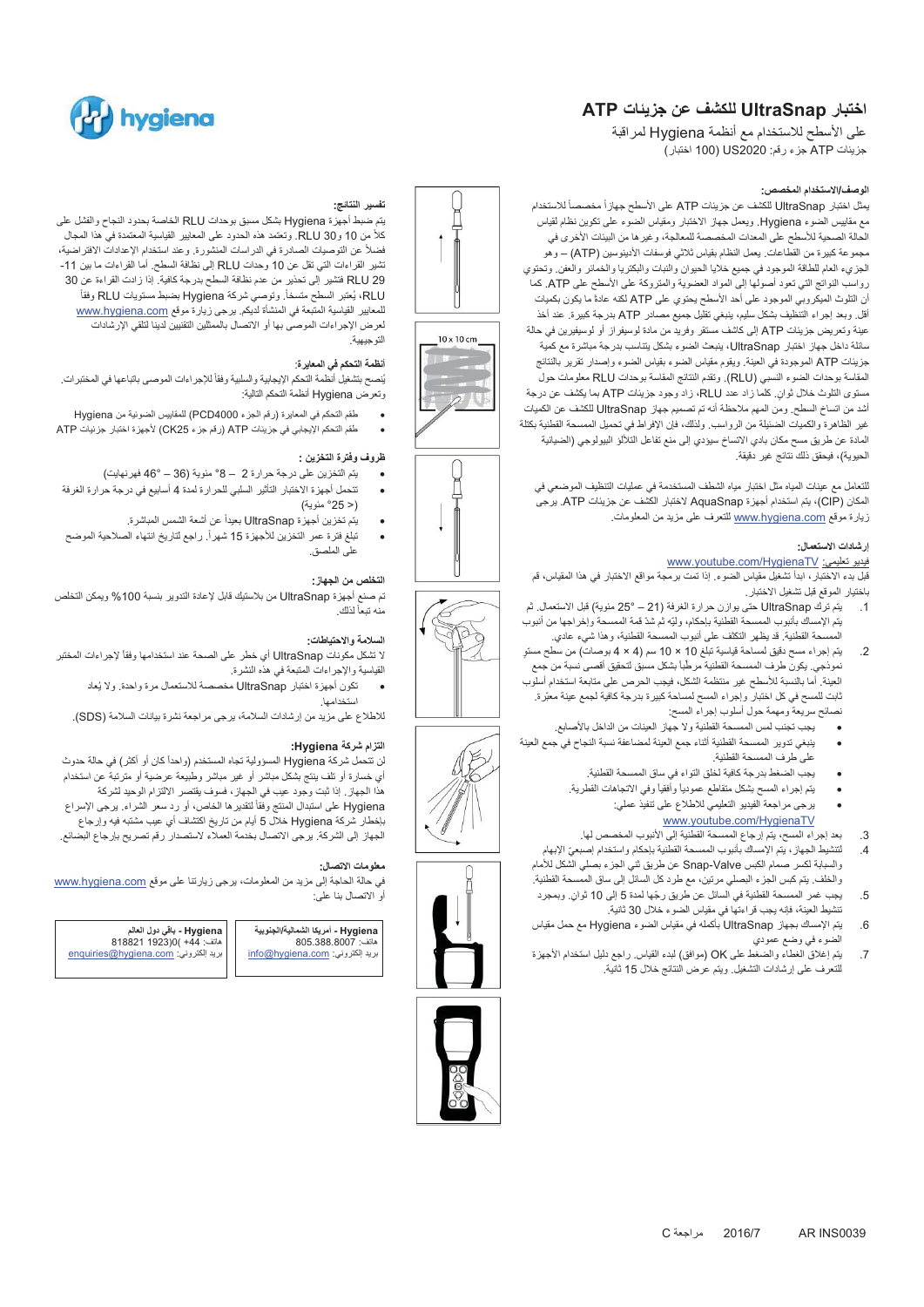## **АТФ тест для поверхности UltraSnap**

Для применения с системами АТФ мониторинга Hygiena Номер по каталогу: US2020 (на 100 тестов)

#### **Описание/Предназначение:**

Тест АТФ UltraSnap для твердой поверхности представляет собой отдельное изделие, предназначенное для использования с люминометрами компании Hygiena. Тест и люминометр составляют систему, используемую для контроля санитарно-гигиенического состояния технологического оборудования и других оборудований в ряде отраслей производства. Принцип работы системы основан на измерении аденозинтрифосфата (ATФ), – универсальной энергетической молекулы, встречающейся в клетках животных, растений, бактерий, дрожжевых и плесневых грибков. Остатки продуктов органического происхождения, оставшиеся на поверхности, содержат АТФ. Микробное загрязнение поверхности тоже содержит АТФ, но в меньшем количестве. Правильная очистка поверхности значительно сокращает количество источников АТФ. При взятии пробы, когда АТФ вступает во взаимодействие с уникальным жидким реагентом люцифераза/люциферин, который содержится в тесте UltraSnap, испускается свет, количественно прямо пропорциональный количеству АТФ в пробе. Люминометр измеряет интенсивность света и представляет результаты в относительных световых единицах (RLU). Результат RLU предоставляет информацию об уровне загрязнения за несколько секунд. Чем выше значение RLU, тем выше количество АТФ и, соответственно, выше уровень загрязнения поверхности. Важно помнить, что тест UltraSnap предназначен для выявления остатков загрязнения и определения их количества. Чрезмерное органическое загрязнение тампона остаточными веществами в результате забора пробы с явно грязной поверхности затормозит биолюминисцентную реакцию и даст недостоверные результаты.

Для взятия проб воды для теста промывочной воды, оставшейся после ...<br>очистки на месте монтажа (CIP) используйте АТФ тест AquaSnap. Более подробную информацию можно найти на www.hygiena.com.

#### **Инструкции:**

#### *Видео-инструкция:* www.youtube.com/HygienaTV

Перед началом тестирования включите люминометр. Если в люминометре запрограммированы контрольные точки проведения теста, то выберите требуемые.

- 1. Перед началом взятия смыва дайте тесту UltraSnap время, чтобы его температура сравнялась с комнатной (21 – 25 °C). Крепко удерживая пробирку, поверните тампон и вытащите его из пробирки. Допустимо наличие конденсата внутри пробирки.
- 2. Тщательно проведите тампоном по плоской поверхности, охватив площадь размером 10 x 10 см (4 x 4 футов). Конец тампона специально предувлажнен, чтобы собрать максимальное количество остаточного вещества. Для нетипичных поверхностей убедитесь, что для каждого теста техника взятия проб применяется единообразно, и охватите достаточно большую площадь, чтобы в результате отобрать репрезентативную пробу.

*Важные рекомендации по технике отбора проб:* 

- - *Не прикасайтесь к тампону и внутренней поверхности теста.*
- - *При отборе пробы вращайте тампон, чтобы собрать как можно больше пробы на наконечнике тампона.*
- - *Надавливайте с такой силой, чтобы стержень тампона изогнулся.*
- - *Проводите тампоном вдоль и поперек, вертикально и горизонтально, а также по диагонали.*
- -*Смотрите видео-инструкцию: www.youtube.com/HygienaTV*
- 3. После отбора пробы верните тампон в пробирку.
- 4. Для активации устройства, крепко удерживайте пробирку и при помощи большого и указательного пальцев надломите колпачок, толкая ампулу вперед-назад. Дважды сожмите пальцами ампулу сгоняя жидкость по тампону вниз.
- 5. Намочите тампон в жидкости, встряхивая в течении 5 10 секунд. После активации люминометр считает результаты теста в течении 30 секунд.
- 6. Удерживая люминометр в вертикальном положении, вставьте тест UltraSnap в люминометр Hygiena.
- 7. Закройте крышку и нажмите OK, чтобы начать измерение. Информацию с указания по работе устройства смотрите в руководстве по эксплуатации инструмента. Результаты появятся на дисплее через 15 секунд.

## INS0039 RU 7 2016 **ИЗД. C**

#### **Представление результатов:**

Параметры люминометров Hygiena для прохождения теста по умолчанию настроены на значения от 10 до 30 RLU. Эти значения основаны на отраслевых нормативах и рекомендациях опубликованных исследований. В параметрах по умолчанию значения ниже 10 RLU указывают на то, что поверхность чистая. Значения между 11 и 29 предупреждают о том, что поверхность недостаточно чистая. Если значения превышают 30 RLU, поверхность считается грязной. Компания Hygiena рекомендует установить предельные значения RLU сообразно стандартам Вашего объекта. Для ознакомления с рекомендованными практиками перейдите на www.hygiena.com или свяжитесь с нашим техническим представителем за советом.

#### **Контроль калибровки:**

-

-

-

Согласно Своду международных требований к лабораторным исследованиям рекомендуется использовать позитивные и негативные контроли. Компания Hygiena предлагает следующие контроли:

- (Каталожный номер: PCD4000) Набор контролей для люминометров Hygiena
- (Каталожный номер: CK25) Набор позитивных контролей АТФ для устройств для тестов

#### **Хранение и срок годности:**

- -Хранить при 2 – 8 °C (36 – 46 °F)
- - Тесты способны выдержать нарушения температурного режима в течении 4 недель при комнатной температуре (< 25 °C) -
- Храните устройства UltraSnap в защищенном от прямого попадания солнечных лучей месте.
- - Срок хранения устройств 15 месяцев. Смотрите срок годности на маркировке.

## **Утилизация:**

Устройства UltraSnap сделаны из 100% перерабатываемого пластика, и могут быть утилизированы соответствующим образом.

## **Меры предосторожности:**

Компоненты UltraSnap не представляют угрозу для здоровья при условии использования согласно стандартным лабораторным практикам и процедурам, описанным в настоящем вкладыше.

 Устройства UltraSnap предназначены для одноразового применения. Запрещается повторно использовать.

Подробную информацию о технике безопасности смотрите в паспорте безопасности (ПБ).

#### **Пределы ответственности компании Hygiena:**

Hygiena не несет ответственность перед Пользователями или перед любыми третьими лицами за любой косвенный, случайный, неумышленный ущерб, причиненные в результате использования данного изделия. В случае, если изделие окажется неисправным, ответственность компании Hygiena ограничивается исключительно заменой изделия или по своему усмотрению возвратом суммы, уплаченной за него. Сообщите компании Hygiena об обнаруженной неисправности в течении 5 дней и верните изделие в компанию Hygiena. Свяжитесь со Службой поддержки клиентов для получения номера разрешения для возврата товара.

#### **Контактная информация:**

За более подробной информацией посетите наш веб-сайт www.hygiena.com или свяжитесь с нами по номеру:

 $\overline{\phantom{a}}$ 



**Hygiena - Международный** Тел: +44 (0)1923 818821 Email: enquiries@hygiena.com











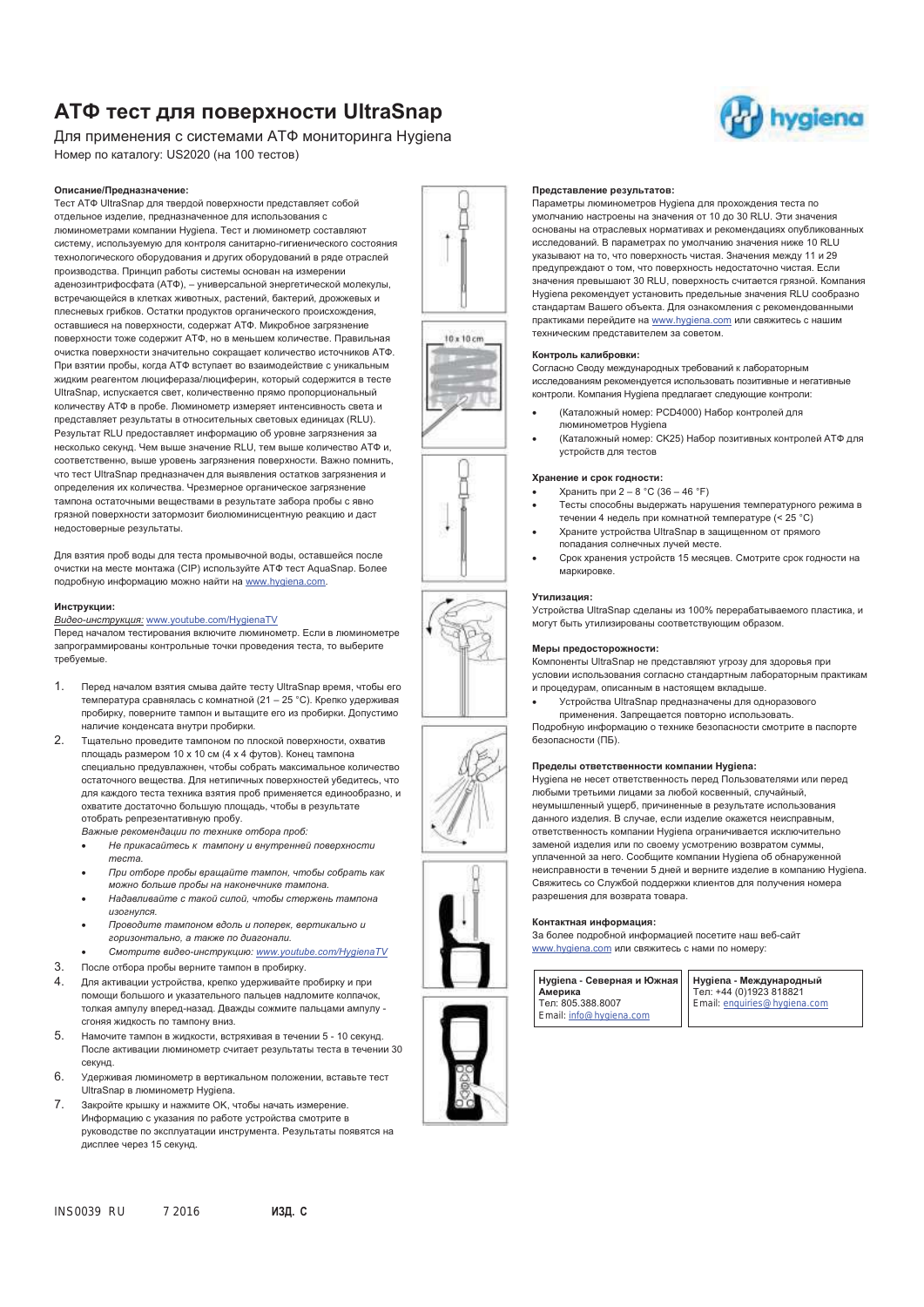## **UltraSnap - Teste de superfície por ATP**

## Para uso com Sistemas de Monitoramento por ATP da Hygiena Peça nº: US2020 (100 testes)

#### **Descrição/Aplicação:**

O UltraSnap, teste de superfície por ATP, é um dispositivo independente para uso com os luminômetros Hygiena. O dispositivo de teste e o luminômetro formam um sistema utilizado para o monitoramento de higiene de superfícies de equipamentos de processamento e outros ambientes em diversos de setores. O sistema opera medindo a adenosina trifosfato (ATP), molécula de energia universal encontrada em todas as células de animais, plantas, bactérias, leveduras e bolor. Os resíduos dos produtos de matéria orgânica deixados nas superfícies contém ATP. A contaminação por micróbios em uma superfície também contém ATP, mas geralmente em menor quantidade. Após limpeza adequada, todas as fontes de ATP devem diminuir significativamente. Quando uma amostra é coletada e o ATP levada ao contato com o reagente líquido único e estável de luciferina/luciferase contido do dispositivo de teste UltraSnap, haverá a reação de formação de luz que será diretamente proporcional à quantidade de ATP presente na amostra. O luminômetro mede a luz gerada e relata os resultados em Unidades Relativas de Luz (RLU). O resultado em RLU fornece informações sobre o nível de contaminação em segundos. Quanto maior a contagem em RLU, maior é a presença de ATP e mais suja está a superfície. É importante destacar que o UltraSnap foi desenvolvido para detectar quantidades invisíveis/traços de resíduos. Ao sobrecarregar o swab, passando-o em uma superfície visivelmente suja, a reação de biolumescência será inibida gerando resultados imprecisos.

Para a análise de amostras de água como o teste de água de enxague para limpeza CIP, utilize os dispositivos de teste por ATP: AquaSnap. Para maiores informações, acesse: www.hygiena.com

#### **Instruções:**

#### *Vídeo Tutorial:* www.youtube.com/HygienaTV

Antes de iniciar os testes, ligue o luminômetro. Caso o luminômetro já esteja programado com locais de testes, selecione o local apropriado antes de executar o teste.

- 1. Permita que o UltraSnap atinja a temperatura ambiente (21 25 ºC) antes do uso. Segure o tubo do swab firmemente, gire e puxe a ponta do swab para fora do tubo. É normal haver condensação visível dentro do tubo do swab.
- 2. Passe o swab minuciosamente por uma área padrão de 10 x 10 cm (4 x 4 polegadas) em uma superfície plana típica. A ponta do swab é préumidecida para coleta máxima de amostra. Para superfícies irregulares, certifique-se de que a técnica de coleta do swab seja consistente em cada teste e passe o swab em uma área grande o suficiente para garantir uma amostra representativa.

*Importantes dicas sobre a técnica de swab:* 

- - *Não encoste os dedos no swab nem dentro do dispositivo de amostras.*
- - *Gire o swab enquanto coleta a amostra para maximizar a coleta de amostra na ponta no cotonete.*
- -*Aplique pressão suficiente para tornar flexível a haste do swab*
- - *Passe o swab em padrão cruzado verticalmente, horizontalmente e nas duas direções diagonais.*
- - *Assista ao vídeo tutorial para uma demonstração www.youtube.com/HygienaTV*
- 3. Depois de passar o swab, coloque-o de volta em seu tubo.
- 4. Para ativar o dispositivo, segure o tubo do swab firmemente e use o polegar ou dedo indicador para quebrar a Snap-Valve dobrando o bulbo pra frente e para trás. Aperte o bulbo duas vezes, expelindo todo o líquido para baixo da haste do swab.
- 5. Mergulhe a ponta do swab no líquido agitando por 5-10 segundos. Uma vez ativado, a amostra deve ser lida no luminômetro dentro de 30 segundos.
- 6. Segure o luminômetro na posição vertical, insira todo o dispositivo UltraSnap dentro do luminômetro Hygiena.
- 7. Feche a tampa e pressione OK para iniciar a medição. Consulte o manual de instruções para instruções de operação. Os resultados serão mostrados em 15 segundos.

Os luminômetros Hygiena são pré-configurados com limites de RLU de Aprovação x Reprovação de 10 e 30 RLUs. Esses limites são baseados em padrões do setor e recomendações de estudos publicados. Ao utilizar configurações padrão, leituras menores que 10 RLUs indicam que a superfície é considerada limpa. Leituras entre 11-29 RLUs indicam que um aviso, a superfície não está adequadamente limpa. Se uma leitura for maior do que 30 RLUs, a superfície é considerada suja. A Hygiena recomenda configurar os limites de RLUs de acordo com os padrões das suas instalações. Visite www.hygiena.com para ver práticas recomendadas ou ligue para nossos representantes técnicos para obter instruções.

#### **Controle da Calibração:**

É aconselhável executar controles positivos e negativos de acordo com as Boas Práticas Laboratoriais. A Hygiena oferece os seguintes controles:

- - (Peça nº PCD4000) Kit de controle de calibração para luminômetros Hygiena
- (Peça nº CK25) Kit de controle positivo de ATP para dispositivos de teste de ATP

#### **Armazenamento e prazo de validade:**

- - Armazene a 2 – 8 °C (36 – 46 °F)
	- Os dispositivos tolerarão abusos de temperatura por 4 semanas em temperatura ambiente (< 25 °C)
- - Armazene os dispositivos UltraSnap fora do alcance de luz solar direta.
- - Os dispositivos apresentam prazo de validade de 15 meses. Consulte a data de validade no rótulo.

#### **Descarte:**

-

-

Os dispositivos UltraSnap são feitos de plástico 100% reciclável e devem ser descartados de forma correta.

### **Segurança e Precauções:**

Os componentes do UltraSnap não apresentam riscos à saúde quando utilizados de acordo com as boas práticas de laboratório e procedimentos padrões deste encarte.

- Os dispositivos de teste UltraSnap são para uso único. Não reutilize. Para mais instruções sobre a segurança do produto, consulte a ficha de segurança (SDS - Safety Data Sheet).

#### **Responsabilidade da Hygiena:**

A Hygiena não será responsabilizada pelos usuários ou por outras pessoas por perdas ou danos, diretos ou indiretos, acidental ou decorrente do uso do aparelho. Caso o aparelho seja comprovadamente defeituoso, a Hygiena se compromete a substituir ou, mediante avaliação prévia, reembolsar o valor de venda do aparelho. Notifique a Hygiena em até 5 dias após a descoberta do defeito e devolva o aparelho. Por favor, entre em contato com o serviço de atendimento ao cliente para obter um número de autorização para devolução de mercadoria.

#### **Informações para contato:**

Se necessitar de mais informações, acesse www.hygiena.com ou entre em contato conosco pelo:

 $\overline{\phantom{a}}$ 

**Hygiena - i a**  Telefone: 805.388.8007 E mail: info@hygiena.com

**Hygiena - n e na i na**  Telefone: +44 (0)1923 818821 E mail: enquiries@hygiena.com









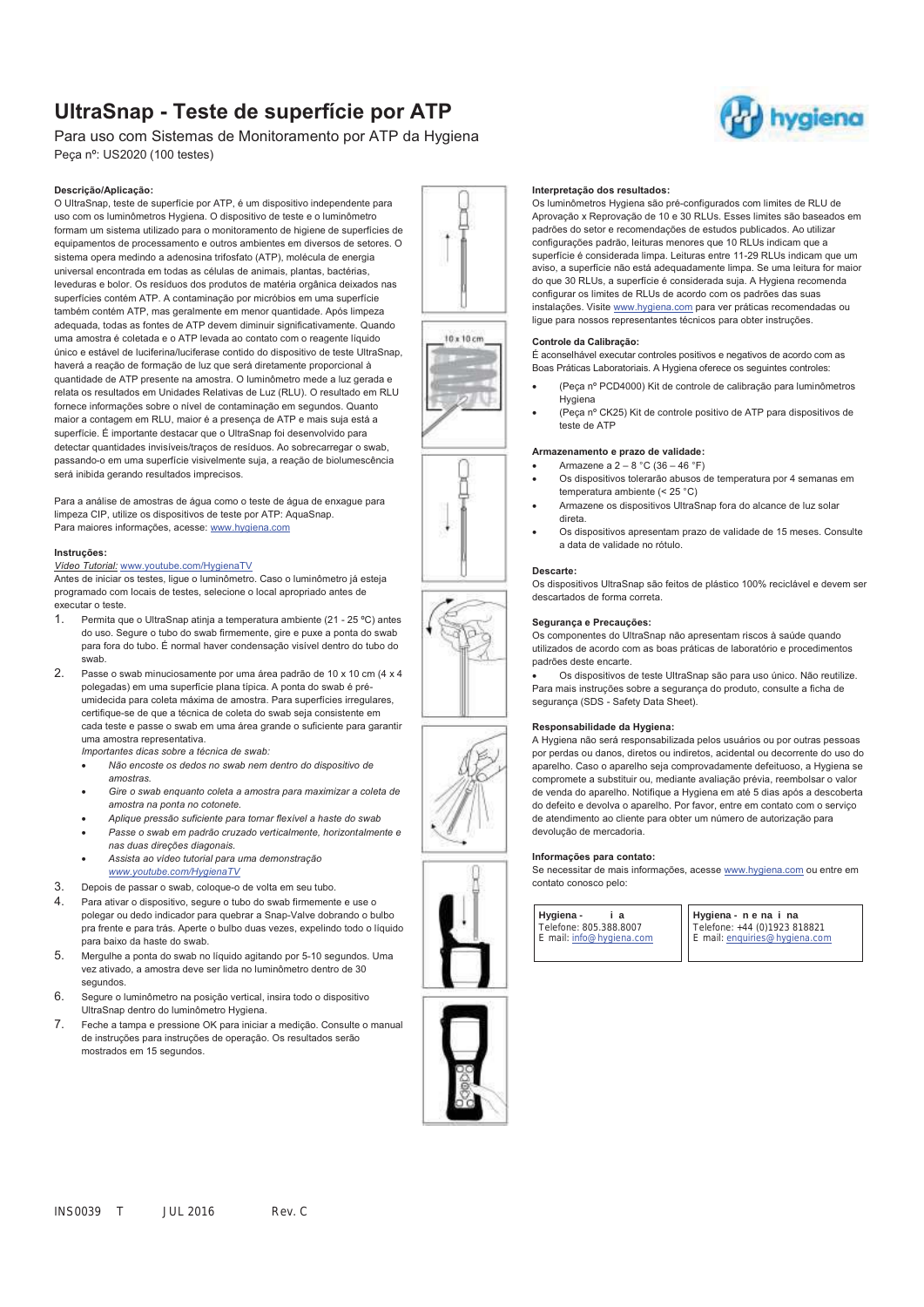# ATP ふき取り検査キット UltraSnap

Hygiena 社製 ATP モニタリングシステム用 型番: US2020 (100 本)

## 説明·用途:

ATPふき取り検査キット UltraSnap は、Hygiena社製のルミノメータを使用して 自主検査を行なう検査キットです。この製品は、加工設備やさまざまな表面の ᐃ ᮏࠋࡍ࡛ࡢࡶࡢࡵࡓ࠺࡞足ࢆࢢࣥࣜࢱࢽࣔࡢ࡞⌮⟶⏕門ࠊ࠸࡞足ࢆᰝ᳨ 機器は、あらゆる動物、植物、細菌、酵母やカビの細胞に存在する万物共通の エネルギー分子であるアデノシン三リン酸 (ATP) を測定するものです。表面に 残った有機物の残渣にはATPが含まれています。微生物にもATPが含まれますが 通常は比較的少量です。適正な洗浄作業を行なえば、ATPのもとになるあらゆ るものが大幅に減少するはずです。サンプルをふき取って、ATPが UltraSnap の検査試薬内でルシフェラーゼ/ルシフェリンと混ざると、サンプル内に存在 するATP量に比例して発光します。発光量をルミノメータが測定し、結果を相対 Ⓨග㔞5/8㸦5HODWLYH/LJKW8QLWV㸧࡚ࡋ♧韭ࠋࡍࡲࡋởᰁࡢࣝ࣋ࣞሗࡀ RLUの測定結果として数秒で得られます。RLU測定値が高いほどATP濃度が高く、 表面が汚れていることになります。UltraSnap は、目に見えない残渣または痕 跡の量を測定するために設計されていることにご注意ください。目に見えて汚 れた表面をふき取って綿棒に物質がつき過ぎると、生物発光反応が妨げられ、 正確な結果を得ることができません。

**定置洗浄 (CIP) 用洗浄液の検査などの水サンプルには、 ATP水中用検査キット** AquaSnapをご使用ください。さらにお知りになりたい方は、www.hygiena.com をご覧ください。

### 測定手順:

#### 使用方法の動画: www.youtube.com/HygienaTV

検査を始める前に、ルミノメータをオンにしてください。ルミノメータに検査 場所のプログラムがあれば、検査の前に適切な場所を選択してください。

- 1. UltraSnap を使用する前に、室温 (21 ~ 25 °C) になじませてください 。スワブチューブをしっかりと手に持ち、キャップの頭をねじりながら .スワブチューブから抜き出します.スワブチューブ内に水滴のような 凝結が見えることがありますが、それは問題ありません。
- 2. 通常は平らな検査表面の 10 x 10 cm (4 x 4 インチ) の領域をスワブで しっかりとふきます。サンプルをできるだけ多く採取するために、スワ づの先端をあらかじめ湿らせてあります。変則的な表面の場合は、検査 ごとにふき取り方が一定になるようにし、多くの表面をふき取って適切 な量のサンプルを採取してください。 ふま取り時面重か留音占
	- スワブまたは検査キットの内側を指で触らないでください。
	- スワブの先端にできるだけ多くサンプルを採取するために、サンプ ルを採取しながらスワブを回転させてください。
	- スワブが少し曲がる程度に圧力を加えてください。
	- 検査領域の縦横まんべんなく、ふき取ってください。
- -測定手順の実演動画をご覧ください: www.youtube.com/HygienaTV
- 3. サンプルを採取したら、スワブをスワブチューブに戻してください。
- 4 キットをアクティベートさせるには スワブチューブをしっかりと手に 持ち、上端部にあるプラスチック製のスナップバルブが折れるまで、親 指と人差し指を使ってバルブを前後に折り曲げます。バルブを2回つま んで絞り、液体試薬を残らずチューブの中に落とします。
- 5. スワブの綿球部分を液体試薬に浸し、5 ~ 10 秒間チューブを振ってく ださい。アクティベートさせた後、ルミノメータで30秒以内に測定して ください。
- 6. Hygiena 社製ルミノメータを立てたまま、UltraSnap を差し込んでくださ  $\mathbf{A}$
- 7. フタを閉じ、「OK」を押して測定を開始してください。操作方法は、測 定器マニュアルをご覧ください。15 秒後に結果が画面に表示されます。













## 測定値の解釈:

ルミノメータは、 10 RLUを合格、30 RLUを不合格とする基準値をあらかじ め設定してあります。この管理基準値は業界の標準および発表された研究の 推奨に基づくものです。この初期設定値をお使いの場合、RLU 測定値が 10 以下であれば、表面は清潔です。RLU 測定値が 11~29 であれば、表面が十 分に清潔ではなく、注意を要することを示しています。RLU 測定値が 30 以 上の場合、表面が汚れています。Hygiena では、ご施設の標準に合わせて RLU 測定値のしきい値を設定されることをお勧めします。弊社が推奨する測 定方法については、www.hygiena.com をご覧いただくか、弊社の技術担当者 までお電話でご相談ください。

#### ⢭ᗘุ᩿

-

GLP に基づいて、正負の精度較正を行なうことが望ましいです。Hygiena には 次のものがあります。

- (型番 PCD4000) Hygiena ルミノメータの精度判断ツール
- -(型番 CK25) ATP 検査用 ポジティブコントロールキット

#### 保存条件と品質保持期間:

- -保存温度  $2 \sim 8$  ° C (36 ~ 46 ° F)
- -検査キットは、室温 (25 ° C未満) で 4 週間保管していただけます。
- -UltraSnapを直射日光が当たらない場所に保管してください。 検査キットの品質保持期間は 15 カ月です。
	-

## 廉棄:

UltraSnap は 100% 再利用可能なプラスチック製です。それに応じて廃棄し ࠋ࠸ࡉࡔࡃ࡚

### 安全と注意:

標準の試験所基準および本添付文書の手順にしたがって使用した場合、 UltraSnap の部品が健康に害を与えることはありません。

- UltraSnapは使い捨てです。再使用しないでください。
- 安全の手引きに関する詳細は、安全性データシート (SDS) をご覧ください。

#### Hygiena の賠償責任:

本製品の製造者(Hygiena International Ltd)は、本製品の使用者またはそ の他の者に対し、本製品の使用によって直接、間接、偶発的、必然的に生じ た如何なる損害、喪失について責任を負いません。製品に不具合が認められ た場合に本製品の製造者または販売者が負う義務は、製品の交換、あるいは その裁量においての返金を限度とします。不具合が疑われる場合には発見か ら5日以内に販売者にご連絡·返品をお願いいたします。その他については 販売者にお問い合わせください。

## お問合せ先:

さらにお知りになりたい方は、弊社ウェブサイト www.hygiena.com をご覧 いただくか、下記までご連絡ください。

Hygiena - アメリカ合衆国 雷話: 805 388 8007  $E \times -I$  : info@hygiena.com

Hygiena - インターナショナル 電話: +44 (0) 1923 818821  $E \times -J$ : enquiries@hygiena.com

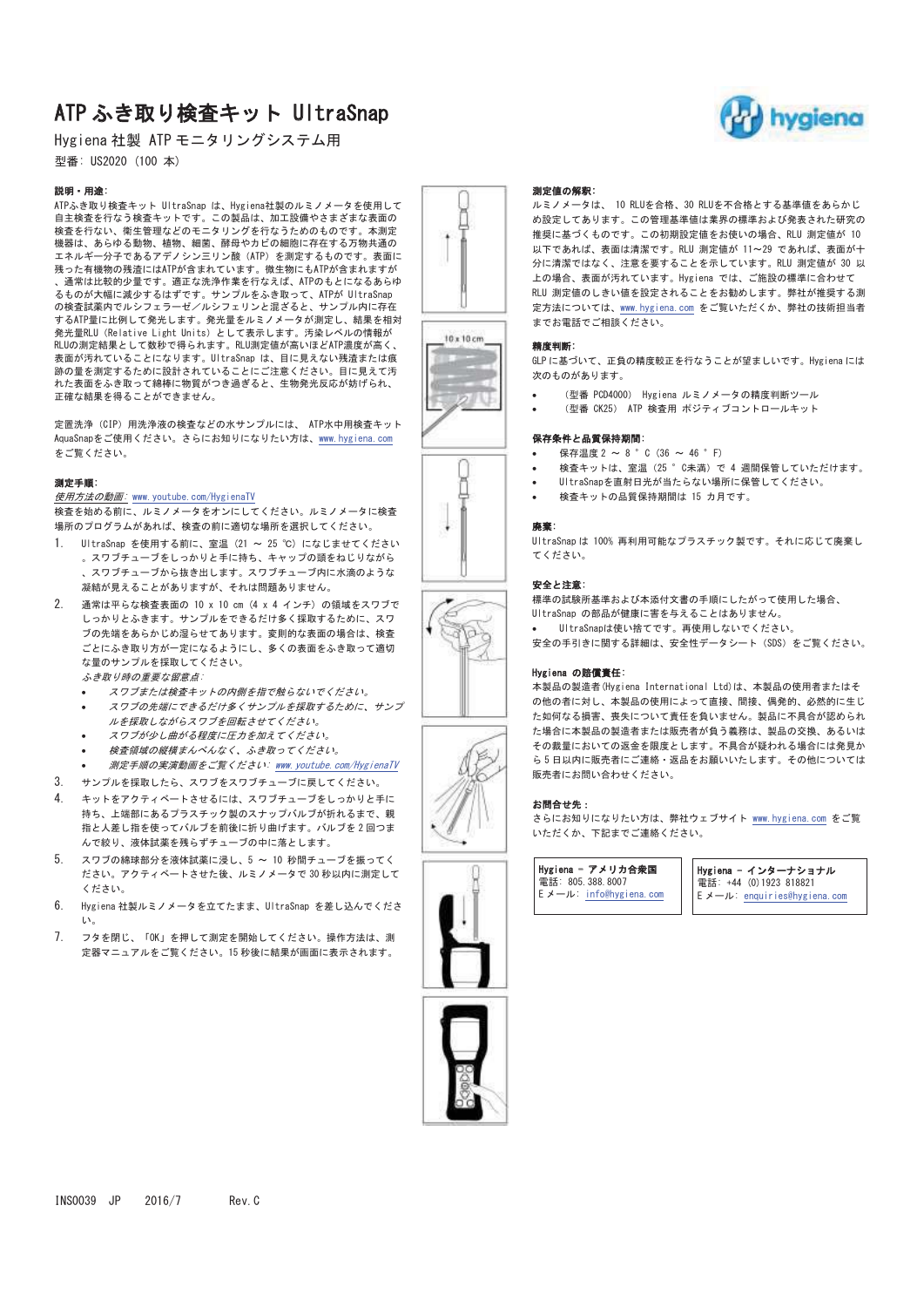## **UltraSnap Oberflächen-ATP-Test**

Für das Hygienemonitoring mit dem ATP-System von Hygiena Teilnr.: US2020 (100 Tests)

#### **Beschreibung/Anwendung:**

Der UltraSnap Oberflächen-ATP Test ist ein kompletter Schnelltest für den Einsatz mit Hygiena-Luminometern. Das Abstrichbesteck und das Luminometer bilden eine Systemeinheit zur Überwachung des Hygienestatus von Oberflächen auf technischem Gerät und Einrichtungen sowie in Produktionsstätten in einem breiten Spektrum von Industriebranchen. Das System misst Adenosin-Triphoshat (ATP) - das Universal- Energiemolekül in jeder Zelle: Tier, Pflanze, Bakterium, Hefe, Schimmelpilz. Auf Oberflächen verbliebene Produktreste organischer Stoffe enthalten ATP. Eine mikrobielle Verschmutzung ebenfalls, allerdings gewöhnlich in kleineren Mengen. Nach entsprechender Reinigung sollten sämtliche ATP-Quellen bedeutend reduziert sein. Wenn eine Probe genommen wird und das ATP mit dem einzigartigen flüssigen stabilen Reagenz Luciferase/Luciferin im Ultra-Snap-Abstrichtupfer in Berührung kommt, wird Licht in direktem Verhältnis zur in der Probe vorhandenen ATP-Menge emittiert. Das Luminometer misst das erzeugte Licht und gibt das Ergebnis in "Relativen Light Units" (RLU) = relative Lichteinheiten an. Das RLU-Ergebnis zeigt innerhalb von Sekunden Informationen zur Kontaminationsstufe an. Je höher dieser RLU-Wert, desto mehr ATP ist vorhanden und desto schmutziger ist die Oberfläche. Es ist wichtig, zu wissen, dass UltraSnap dazu ausgelegt ist, unsichtbare oder Spurenmengen von Ablagerungen zu erkennen. Wenn der Tupfer mit zu großen Mengen physikalischer Substanz überlastet wird, z. B. wenn dieser über eine sichtbar schmutzige Oberfläche gewischt wird, wird die biolumineszierende Reaktion eingeschränkt und es kann zu falschen Ergebnissen kommen.

Bei Wasserproben, wie z. B. bei Clean In Place (CIP)-Spülwassertests, AquaSnap ATP-Testgeräte verwenden. Weitere Informationen hierzu bei www.hygiena.com

### **Gebrauchsanweisung:**

### *Anleitungsvideo:* www.youtube.com/HygienaTV

Vor dem Test das Luminometer einschalten. Wenn das Luminometer mit Teststellen programmiert wurde, die entsprechende Stelle auswählen, bevor mit dem Test begonnen wird.

- 1. UltraSnap vor Gebrauch Raumtemperatur (21 bis 25°C) annehmen lassen. Das Tupfer-Röhrchen festhalten und das Tupfer-Stick aus dem Tube herausdrehen und- ziehen. Im Tupfer-Röhrchen kann Kondensflüssigkeit gebildet sein; dies ist normal.
- 2. Von einer i.d.R. flachen Oberfläche einen 10 x 10 cm (4 x 4 inch) großen Abstrich nehmen. Die Tupferspitze ist zwecks Probenoptimierung vorbefeuchtet. Bei ungleichmäßigen Oberflächen sicherstellen, dass die Abstrichtechnik bei jedem Test die gleiche ist sowie einen ausreichend großen Bereich aufnehmen, um eine representative Probe zu erhalten. *Wichtige Tipps zur Wischtechnik:* 
	- - *Weder den Tupfer noch das Innere des Probengeräts mit den Fingern berühren.*
	- - *Den Tupfer bei der Probennahme drehen, um möglichst große Probenmengen an der Tupferspitze aufzunehmen*
	- - *Ausreichenden Druck ausüben, um eine Biegung des Tupferschafts zu erzeugen.*
	- - *Vertikal, horizontal und in beide diagonale Richtungen kreuz und quer wischen.*
	- -*Siehe hierzu das Anleitungsvideo:*
	- *www.youtube.com/HygienaTV*
- 3. Nach der Probennahme den Tupfer wieder in das Tupferrohr hineinschieben.
- 4. Zur Aktivierung des Tests das Röhrchen festhalten und den Snap-Valve-Stift mit Daumen und Zeigefinger durchbrechen, indem der Bulbus vor und zurück gebogen wird. Den Bulbus mehrmals zusammendrücken, damit sämtliche Flüssigkeit am Tupferschaft herablaufen kann.
- 5. Die Wattespitze des Tupfers mit Flüssigkeit benetzen, indem diese 5 10 Sekunden lang geschüttelt wird. Nach der Aktivierung muss die Probe innerhalb von 30 Sekunden im Luminometer ausgewertet werden.
- 6. Das Luminometer aufrecht halten und die ganze UltraSnap-Einheit in den Hygiena-Luminometer einführen
- 7. Den Deckel schließen und "OK" drücken, um mit der Messung zu beginnen. Die Anleitung hierzu befindet sich in der Gebrauchsanweisung des Instruments. Die Ergebnisse werden innerhalb von 15 Sekunden angezeigt.

#### **Interpretation der Ergebnisse:**

Hygiena-Luminometer sind mit positiven und negativen (Pass & Fail) RLU-Testergebniswerten von 10 und 30 RLU programmiert. Diese Grenzwerte basieren auf Industriestandards und veröffentlichten Studienempfehlungen. Wenn die Standardwerte verwendet werden, bedeutet ein RLU-Wert von weniger als 10, dass die Oberfläche als sauber gilt. Werte zwischen 11 und 29 gelten als Warnung, dass die Oberfläche nicht sauber genug ist. Wenn der Wert über 30 beträgt, gilt die Oberfläche als schmutzig. Hygiena empfiehlt, diese RLU-Grenzwerte den praktizierten Standards vor Ort anzupassen. Bei www.hygiena.com können empfohlene Verfahrensweisen eingesehen werden oder einfach bei unserem technischen Kundendienst nachfragen.

#### **Kalibrierungskontrollen:**

-

-

Es ist ratsam, positive und negative Kontrollen gemäß GLP/GMP durchzuführen. Hygiena bietet folgende Kontrollen an:

- (Hrst.Nr. PCD 4000) Kalibrierungskontrollsatz für Hygiena-Luminometer
- -(Hrst.Nr. CK 25) ATP-positiver Kontrollsatz für ATP-Abstrichtupfer

## **Lagerung und Haltbarkeit:**

- - Bei 2 – 8 °C (36 – 46 °F) lagern -
	- Die Abstrichtupfer überstehen bis zu 4 Wochen Lagerdauer bei Raumtemperatur (< 25°C)
- UltraSnap nicht unter direkter Sonneneinstrahlung lagern.
- - Die Abstrichtupfer haben eine Lebensdauer von 15 Monaten. Siehe Verfallsdatum auf dem Etikett.

## **Entsorgung:**

UltraSnap-Abstrichtupfer sind aus 100% wiederverwertbarem Kunststoff hergestellt und dürfen entsprechend entsorgt werden.

#### **Sicherheit und Vorsichtsmaßnahmen:**

Die Komponenten von UltraSnap stellen kein Gesundheitsrisiko dar, wenn sie gemäß allgemeiner Laborpraxis und den Vorschriften dieser Beilage entsprechend verwendet werden

- UltraSnap-Abstrichtupfer sind sind zur einmaligen Verwendung vorgesehen. Nicht wiederverwenden.

Weitere Sicherheitshinweise im Sicherheitsdatenblatt (SDS).

#### **Hygiena-Haftung:**

Hygiena ist gegenüber dem Benutzer und Dritten nicht für Verluste oder Schäden haftbar – weder für direkte noch indirekte, zufällige oder Folgeschäden – die aus der Verwendung dieses Gerätes entstehen. Wenn sich dieses Produkt als beschädigt erweist, liegt die alleinige Verpflichtung seitens Hygiena im Ersatz des Produktes, oder nach eigenem Ermessen, eine Gutschrift des Kaufpreises zu erteilen. Hygiena muss umgehend innerhalb von 5 Tagen nach Erkennen eines vermutlichen Schadens benachrichtigt und das Produkt muss an Hygiena zurückgesandt werden. Bitte an den Kundendienst wenden, um eine Rücksende-Genehmigungsnummer einzuholen.

#### **Kontaktdaten:**

Für weitere Informationen bitte unter www.hygiena.com nachlesen oder Kontakt aufnehmen unter:

I

**Hygiena - e i a**  Tel.: 805.388.8007 E ail: info@hygiena.com

**Hygiena - n e na i na**  Tel.: +44 (0)1923 818821 ail: enquiries@hygiena.com















 $10 \times 10 cm$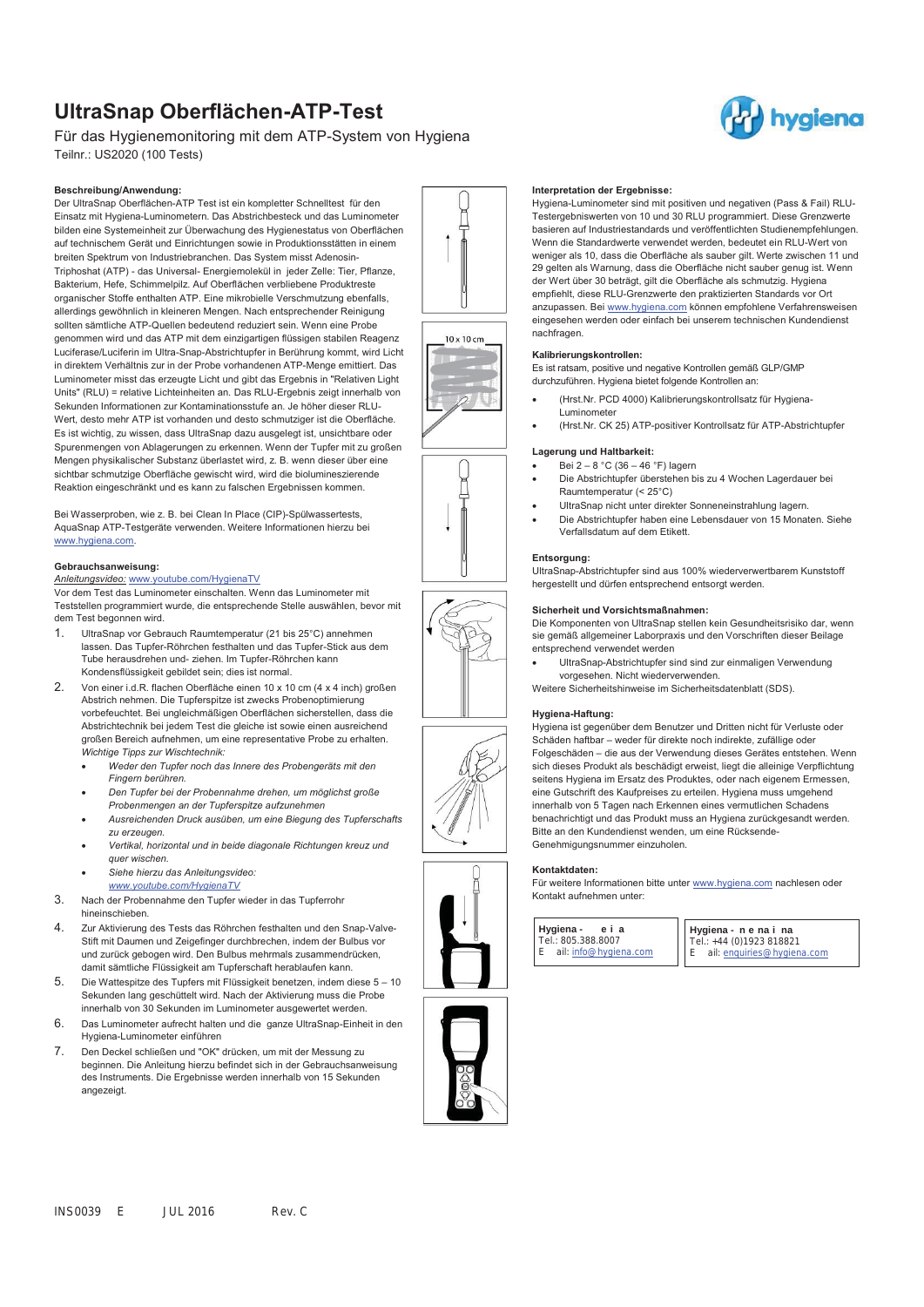## **Test ATP pour surface UltraSnap**

Utilisation avec les systèmes de surveillance ATP Hygiena n° de référence : US2020 (100 tests)

#### **Description / Indications d'utilisation :**

Le test ATP pour surface UltraSnap est un dispositif autonome à utiliser avec les luminomètres Hygiena. Le dispositif de test et le luminomètre créent un système utilisé pour la surveillance de l'état d'hygiène des surfaces des équipements utilisés et d'autres environnements dans de nombreux secteurs d'activités. Le système mesure l'adénosine triphosphate (ATP), la molécule énergétique universelle que l'on retrouve chez tous les animaux, les plantes, les bactéries, les levures et les moisissures. Les résidus de matière organique restants sur les surfaces contiennent de l'ATP. La contamination microbienne présente sur une surface contient de l'ATP, mais généralement en petites quantités. Après un nettoyage approprié, toutes les sources d'ATP devraient diminuer de façon significative. Lorsque l'on prélève un échantillon et que l'ATP est mise en contact avec l'unique réactif liquide stable à base de Luciférase / Luciférine présent dans le dispositif de test UltraSnap, une lumière est émise en proportion directe avec la quantité d'ATP présente dans l'échantillon. Le luminomètre mesure la lumière générée et indique les résultats en unité relative de lumière (URL). Les résultats URL fournissent les informations sur le niveau de contamination en quelques secondes. Plus l'URL est important, plus la présence d'ATP est importante et par conséquent plus la surface est sale. Il est important de noter que le dispositif UltraSnap est destiné à détecter des quantités infimes de résidus. Le fait de surcharger le tampon de matière en prélevant sur une surface dont la saleté est visible provoque l'inhibition de la réaction bioluminescente et produit des résultats faussés.

Pour les échantillons d'eau tels que pour les tests d'eau de rinçage de nettoyage en place (NEP), il convient d'utiliser les dispositifs de test ATP AquaSnap. Pour plus d'informations, veuillez visiter le site www.hygiena.com.

## **Mode d'emploi :**

*Vidéo de démonstration :* www.youtube.com/HygienaTV

Avant de commencer le test, allumer le luminomètre. Si le luminomètre a été programmé avec des lieux de test, sélectionner le lieu de test approprié avant d'effectuer le test.

- 1. Avant l'utilisation, laisser le dispositif UltraSnap se stabiliser à température ambiante (21° - 25 °C). En tenant fermement le tube du tampon, faire pivoter et tirer l'extrémité du tampon afin qu'il sorte du tube. Il est normal que de la condensation soit présente à l'intérieur du tube du tampon.
- 2. Tamponner soigneusement une zone standard de 10 x 10 cm (4 x 4 pouces) dans le cadre d'une surface plane normale. L'embout du tampon est pré-humidifié pour permettre une collecte optimale. Pour les surfaces irrégulières, il faut s'assurer que la technique de tamponnage soit la même pour tous les tests et que le prélèvement se fasse sur une zone suffisamment grande afin que l'échantillon soit représentatif. *Conseils pratiques pour la technique de tamponnage :* 
	- - *Ne pas toucher le tampon ou l'intérieur du dispositif du tampon avec les doigts.*
	- - *Faire pivoter le tampon lors de la collecte de l'échantillon afin d'optimiser le prélèvement sur l'embout du tampon.*
	- - *Appliquer une pression suffisante pour créer une flexion de la tige du tampon.*
	- - *Tamponner en forme de croix, dans le sens vertical, horizontal et dans les deux diagonales.*
	- - *Se référer à la vidéo de mode d'emploi pour la démonstration : www.youtube.com/HygienaTV*
- 3. Après le tamponnage, remettre le tampon dans son tube.
- 4. Pour activer le dispositif, tenir fermement le tube du tampon et utiliser le pouce et l'index pour rompre la Snap-Valve en tordant l'ampoule vers l'avant et l'arrière. Presser l'ampoule deux fois, en expulsant tout le liquide dans la tige du tampon.
- 5. Tremper l'embout du tampon dans le liquide en agitant pendant 5 10 secondes. Une fois activé, l'échantillon sera lu dans le luminomètre en 30 secondes.
- 6. Tenir le luminomètre bien droit puis insérer entièrement le dispositif UltraSnap dans le luminomètre Hygiena.
- 7. Fermer le couvercle et appuyer sur « OK » pour démarrer les mesures. Consulter le manuel de l'appareil pour le mode d'emploi. Les résultats s'affichent après 15 secondes.

### **Interprétation des résultats :**

Les luminomètres Hygiena sont préprogrammés avec des limites URL de réussite et d'échec comprises entre 10 et 30 URL. Ces limites sont basées sur les normes industrielles et les recommandations d'études publiées. Lorsque l'on utilise les paramètres par défaut, des résultats inférieurs à 10 URL indiquent que la surface est considérée comme propre. Les résultats compris entre 11 et 29 URL sont un avertissement que la surface n'est pas complètement propre. Lorsque les résultats sont supérieurs à 30 URL, la surface est considérée comme sale. Hygiena recommande que les seuils de paramétrage URL soient conformes aux normes de l'établissement. Pour prendre connaissance des pratiques recommandées, visiter le site www.hygiena.com ou appeler le support technique pour obtenir de l'aide.

## **Contrôle d'étalonnage :**

-

Il est préférable d'effectuer des contrôles positifs et négatifs conformément aux bonnes pratiques de laboratoire. Hygiena offre les contrôles suivants :

- (n°de référence PCD4000) Kit de contrôle d'étalonnage pour luminomètres Hygiena
- - (n° de référence CK25) Kit de contrôle ATP positif pour les dispositifs de test ATP

## **Conservation et durée de vie :**

-Conserver entre 2 et 8 °C (36 - 46 °F)

- - Les dispositifs de tests tolèrent les excès de température pendant 4 semaines à température ambiante (< 25 °C)
- - Conserver les dispositifs UltraSnap à l'abri d'une exposition directe aux rayons du soleil.
- - Les dispositifs ont une durée de vie de 15 mois. Consulter la date de péremption sur l'étiquette.

#### **Élimination :**

Les dispositifs UltraSnap sont fabriqués à partir de plastique recyclable à 100 % et peuvent être éliminés en conséquence.

#### **Sécurité et précautions :**

Les composants d'UltraSnap ne présentent aucun risque lorsqu'ils sont utilisés conformément aux pratiques et procédures standard de laboratoire contenues dans cette notice.

 Les dispositifs de test UltraSnap sont à usage unique. Il ne faut pas les réutiliser. Pour plus d'informations en matière de sécurité, consulter la fiche de données de sécurité (FDS).

## **Responsabilité d'Hygiena :**

Hygiena n'est pas responsable vis à vis de l'utilisateur ou de toute autre partie pour toute perte ou détérioration découlant de manière directe, indirecte de l'utilisation de ce dispositif. Si ce produit est déclaré défectueux, la seule et unique obligation d'Hygiena sera de remplacer le produit ou, à sa propre discrétion, de rembourser au prix d'achat. Il convient de signaler à Hygiena toute découverte de défaut suspecté dans les 5 jours et de renvoyer le produit à Hygiena. Veuillez contacter le service client pour obtenir un numéro d'autorisation de renvoi de produit.

Pour des informations supplémentaires, veuillez visiter le site .hygiena.com ou nous contacter au :

 $\overline{\phantom{a}}$ 

**Hygiena - i e**  Télé hone : 805.388.8007 Email : info@hygiena.com

**Hygiena - n e na i na**  Télé hone : +44 (0)1923 818821 Email : enquiries@hygiena.com





 $10 - 10 cm$ 



**Coordonnées :** 

-